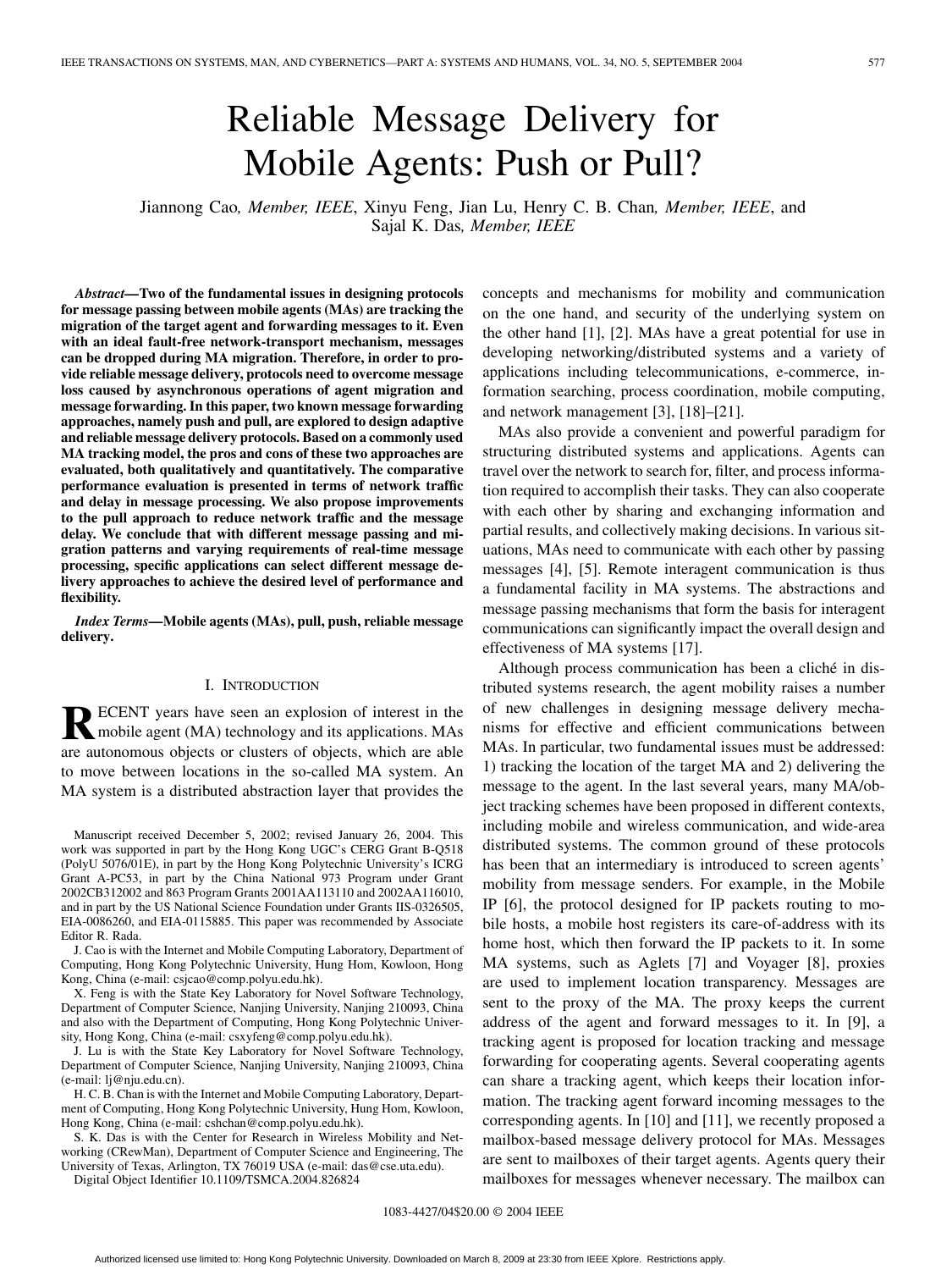

Fig. 1. Relay communication model.

be detached from its owner agent and can also migrate at a lower frequency, thus greatly reducing the cost of tracking the mailbox.

In the above existing protocols, intermediaries like the home server, the proxy, the tracking agent or the mailbox are used for agent tracking and message delivery. In this paper, this message-passing scheme is referred to as *relay communication*, which is illustrated in Fig. 1. Messages are passed between agents residing at different hosts, which are connected by the communication network. Each host runs a MA platform (MAP), providing communication, mobility, and security support for MAs. As shown in Fig. 1, there are three roles involved in the relay communication model, namely, *sender agents*, *relay stations*, and *receiver agents*. Each receiver agent in turn has one or more relay stations, which can be its home server, proxy, tracking agents or a mailbox. Communication between agents is divided into two steps: 1) the *transmission* of a message from the sender to the receiver's relay station and 2) the *delivery* of the message from the relay station to the receiver agent. To send messages, the message sender will first obtain the address of the target agent's relay station and then send messages to it. Later, the receiver agent can obtain messages from its relay station. Often the relay station is stationary and the message sender can obtain its address by resolving the receiver's ID [\[6](#page-9-0)]. In this case, message passing between the message sender and the relay station is easy to implement. Notice, however, the relay station itself can be mobile and there must be some way for the sender to track the relay station. This problem is not discussed in this paper. Interested readers are referred to [\[9](#page-9-0)] and [\[10](#page-9-0)] for details.

Protocols based on the relay communication model can effectively track the location of MAs and implement locationtransparent communication, but additional efforts are needed to guarantee reliable delivery of messages to MAs. Here, by *reliability* we mean that no matter how frequently the target agent migrates, messages will be routed to it in a *bounded* number of hops without being dropped. Even with an ideal fault-free network transport mechanism, messages are not guaranteed to be reliably delivered to their destination MAs [\[12](#page-9-0)]. Because of the asynchronous nature of message forwarding and agent migration, when a message destined to an agent arrives at the current hosting site of the agent, the agent may have already left the host and is in migration to another site. The message has to be either discarded and resent later by the relay station, or be forwarded to the new location of the agent, as proposed in the forwarding pointer scheme.

In both cases, the same situation may occur again and, as a result, the message may either finally get lost or keep chasing its target agent.

There exist two well-known approaches, namely, *push* and *pull*, for forwarding messages from the relay station to MAs. In the push mode, the relay station maintains the location of the MA and forward incoming messages to it. In the pull mode, on the other hand, the agent knows the address of its relay station and queries it periodically for messages. In this paper, we explore both of these two approaches for designing adaptive and reliable message delivery protocols. In particular, we investigate how to satisfy the reliability requirement under these two message-forwarding modes, discuss their pros and cons, and evaluate their performances by simulation experiments. The comparative performance evaluation is presented in terms of communication overheads and delay of message processing. Two improved versions of the basic pull approach, namely, *greedy pull* and *distance-based pull*, are also proposed to reduce network traffic and the message delay. We conclude that both the push and the pull modes can be made to guarantee message delivery between the relay station and the MA. For varying communication and migration patterns, specific applications can choose different message delivery modes to achieve the desired level of performance and flexibility.

The rest of the paper is organized as follows. Section II introduces the push and pulls modes of message delivery in the relay communication model. Their pros and cons are also analyzed qualitatively. In Section III, using simulations, we evaluate the performance of the push and pull approaches in terms of communication overhead and delay of message processing. Improvements to the basic pull mode are proposed in Section IV, while Section V further discusses the tradeoffs between push and pull modes. Finally, Section VI concludes the paper with the discussion of our future work.

# II. PUSH AND PULL IN THE RELAY-COMMUNICATION MODEL

In a more general context, push and pull are important concepts to describe the operation of distributed information dissemination. Informally speaking, if a user takes the initiative to request a specific piece of information, this is termed information *pull*. Otherwise, if the information supplier delivers information without the user's solicitation, the situation is characterized as information *push*. In this section, we investigate the push and pull approaches in the context of message passing between MAs using the relay communication model.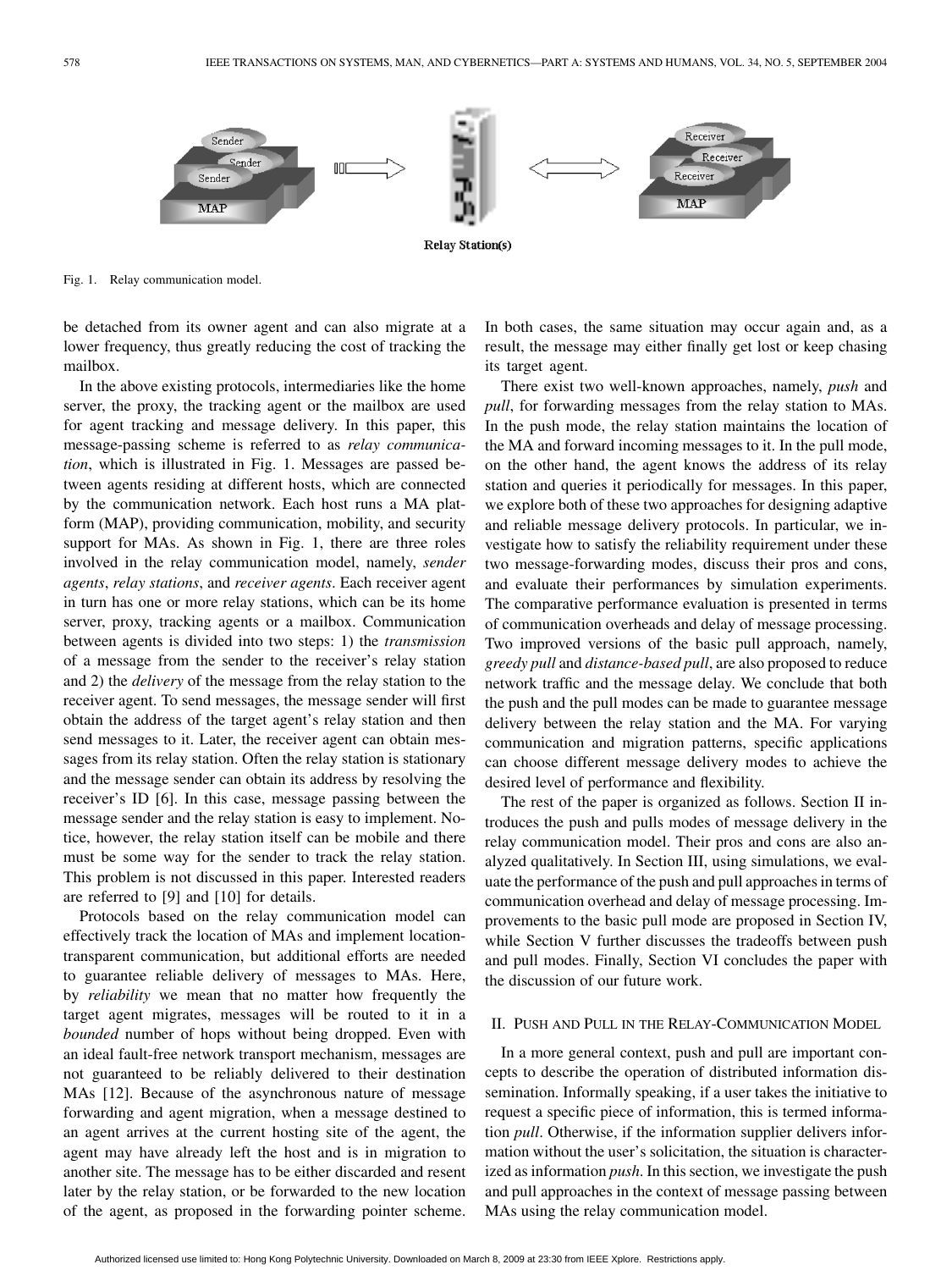

Fig. 2. State switching of an MA.

# *A. Push and Pull Approaches*

As discussed above, push and pull are two possible modes in the relay communication model to forward messages from the relay station to the MA. In general, during the execution of an MA, there can be one or several relay stations serving the agent. To simplify the discussion, however, we assume that each MA is associated with only one relay station. This can be easily extended to situations where more than one relay station is used for forwarding messages to an agent.

**Push:** In the push mode, the relay station maintains the location information of the MA. Incoming messages destined to an agent are pushed to the current location of the target agent. Upon migration, after the MA reaches to the destination site, it registers the new location with its relay station. The relay station will update the agent's location information maintained in its database. Subsequent incoming messages destined to this agent are pushed to the agent's new address.

The simple push mode, although achieving location transparency, cannot guarantee reliable message delivery. It is possible for a message to be sent from the relay station toward the MA, and for the MA to move away before the message is delivered. That is, when a message is forwarded to the address as kept in the relay station, the target agent may have left for another host. Although it can be further forwarded, the message may keep chasing the target agent. To avoid message loss and the chasing problem caused by agent mobility, we propose a *synchronized push* mode. Synchronization between message forwarding from the relay station and agent migration is implemented in the following way. Before migration, the agent deregisters its current location with the relay station and waits for the ACK message. After it receives the ACK message, the agent migrates to the new location and registers its new location with the relay station upon arrival. As shown in Fig. 2, messages can be forwarded to the MA when it is in "stationary" and "waiting" states and must be blocked when it is in the "moving" state.

Since the agent will not move until it receives the ACK messages from the relay station, messages forwarded before the ACK message will have reached the target agent before its migration. No message will be forwarded during the migration of the target agent, i.e., during the interval between the ACK message and the next register message. Therefore, message loss and the chasing problem cannot occur [[10\]](#page-9-0).

**Pull:** In the pull mode, the relay station simply buffers the messages to the MA and does not need to keep its location information. The MA queries the relay station periodically for messages. Upon receiving a query message, the relay station forward the buffered message to the agent. If there is no message in the buffer, a "null" message is sent to the agent as a reply.

The MA can use either a synchronous or an asynchronous query operation. Synchronous query means the agent suspends its execution after issuing a query until it receives the reply from the relay station. In this way, the agent can ensure that no message will be forwarded to it during its migration. If asynchronous query is used, the agent can continue its execution after a query. However, to avoid message loss, the agent cannot migrate to other hosts until all the replies arrive.

The agent always knows the location of its relay station and initiates the request for messages, so location registration is unnecessary in the pull mode. Since the agent will not leave for the next host without receiving the response to its current query, there is no message loss and also the chasing problems cannot occur.

# *B. Properties of Push and Pull*

In what follows, the properties of push and pull modes as well as their pros and cons are analyzed in terms of reliability, resiliency to failures, constraint on agent mobility, support for real-time processing, communication overhead, and flexibility.

*1) Reliability:* By reliability, we mean the messages can be routed to its target agent within a bounded number of hops. As discussed above, message loss and the chasing problem may occur under the simple push mode without synchronization. The synchronized push mode can avoid these problems and thus guarantee reliable message delivery [\[10](#page-9-0)]. In the rest of this paper, we only deal with the synchronized push mode, and the term push and synchronized push will be used interchangeably. In the pull mode, since the receiver agent takes the initiative to request messages from its relay station, the agent can ensure that no message will be forwarded to it during its migration. Therefore, the requirement of reliable message delivery can easily be satisfied.

*2) Resiliency to Failures:* In the push-based approach, the location and status (e.g., stationary, moving, and waiting as shown in Fig. 2) of the agent must be maintained at the relay station during the agent's life cycle. The state of the agent is lost if the relay station fails. After recovery, the relay station may have lost the trace of the agent. Moreover, the agent cannot detect the failure of the relay station and reregister with it until its next migration. In contrast, the pull-based relay station is resilient to failures due to its stateless nature. By periodically querying the relay station, the agent can easily detect failure of the relay station.

*3) Constraint on the Agent Mobility:* In the synchronized push mode, the agent has to deregister with its relay station and wait for the ACK message before its migration, therefore the agent mobility is constrained and the migration time is increased. In the pull mode, if synchronized query operation is used, the agent can leave for next host as soon as it finishes its execution at this host, but the execution time is increased. For asynchronous query, the agent also has to wait for the arrival of all the response to its query before migration. However, by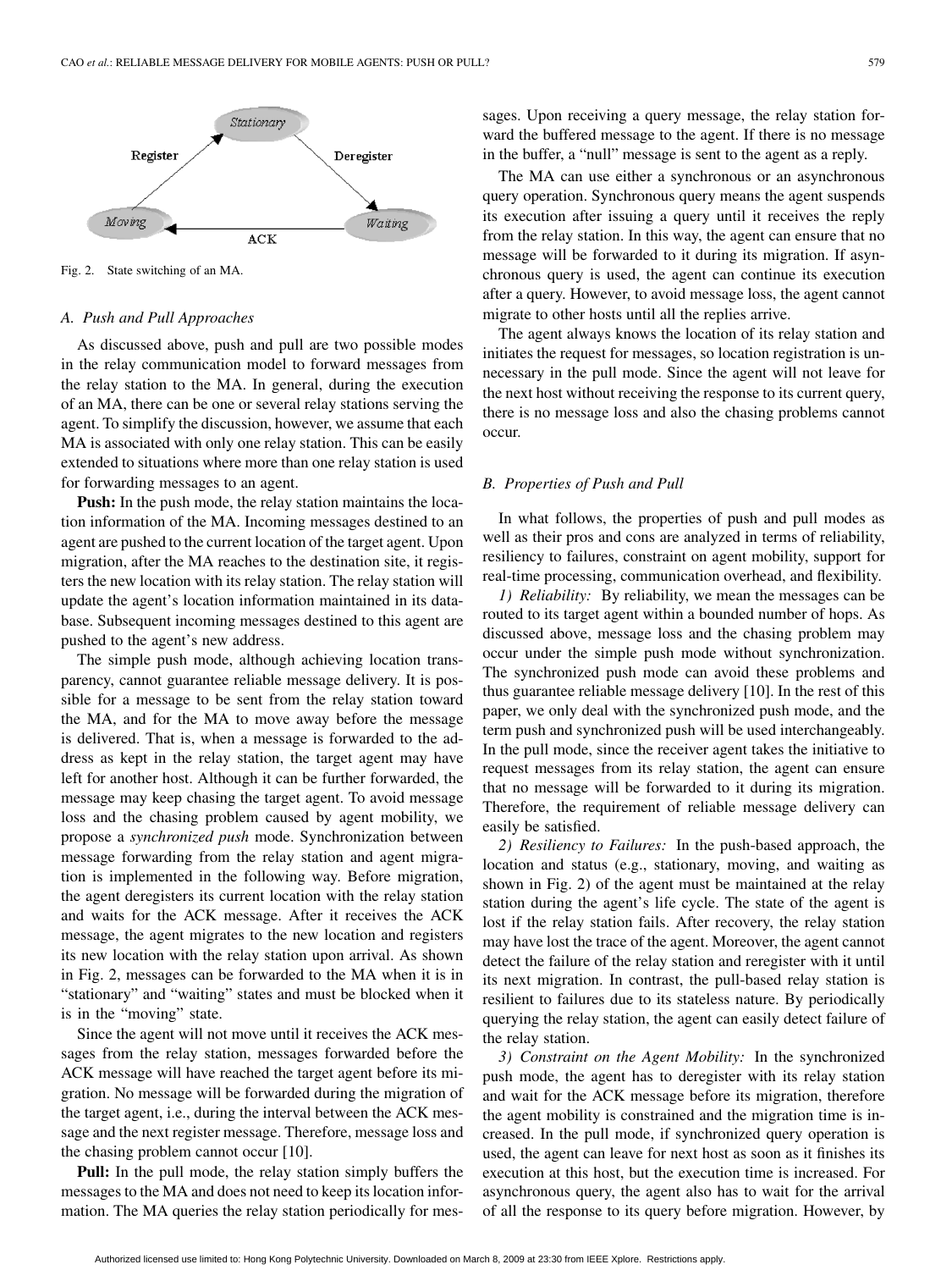deciding the time and number of queries, the agent can flexibly reduce the constraint on its migration.

*4) Support of Real Time Message Processing:* In the push mode, unless the agent is in "moving" status, messages are forwarded to their target agents immediately after they arrive at the relay station. The sender has greater certainty that the message will reach its target within an appropriate timeframe. However, in the pull mode, the transmission time of a message depends not only on the network delay, but also on the frequency at which the receiver queries its relay station. Therefore, the delayed time for the message getting processed by the receiver is longer in the pull mode.

*5) Communication Overheads:* In the pull mode, two messages are needed for each query, namely, the query message and the response from the relay station. Moreover, to decrease the delay of message processing, the receiver may query at a higher frequency than the frequency of the message arrival at the relay station. Therefore, the pull-based approach is liable to impose a larger load on the network. On the other hand, three extra messages, namely, deregister, ACK and register, are needed for each agent migration in the push mode. In the cases where the agent migrates frequently but seldom communicates, the communication overhead of the push mode is significant.

*6) Flexibility:* Since the agent has the autonomy to decide on the time and frequency of the queries for messages, more flexibility is introduced in the pull mode. For example, the agent can adjust its query frequency dynamically. If it is in urgent need of information from its coordinator, it may query at a higher frequency. Otherwise, a lower frequency is adopted. Distance can be another factor of concern. If the current location of the agent is very far from its relay station, it can query the relay station at a much lower frequency or does not query at all. When it migrates to a host nearer to its relay station, it can query more frequently and process more messages buffered in the relay station.

#### III. PERFORMANCE ANALYSIS OF PUSH AND PULL

In this section, we analyze the performance of the push and pull mode in terms of *network traffic* and *delay of message processing*. Simulations are carried out to evaluate the performance. Before proceeding further, let us first define the following parameters.

- $\overline{n}$ Number of agent migrations.
- $t_{m}$ Message interarrival time.
- $\lambda$ Mean arrival rate of messages, i.e., the expected the number of messages that arrive within one unit of time.
- Time that the MA resides in a host.  $t_r$

$$
1/\mu
$$
 Expectation of the agent's residence time at a host.

- $\eta$ Message to migration ratio, i.e.,  $\eta = \lambda/\mu$ .
- Ratio of the query frequency of the agent to the  $\tau$ arrival rate of the messages ( $\tau > 1$ ).
- $t_a(i)$ Time when message  $m_i$  arrives at the relay station.
- $t_s(i)$ Time that message  $m_i$  is sent from the relay station to the target agent.

To compare the network traffic incurred by, respectively, the push and pull modes in the relay communication model, we only need to consider the communication cost between the agent and



Fig. 3. Mobility and distance model used in our simulation.

the relay station. This is because the costs of message transmission between senders and the relay station are the same for the two modes. In the push mode, the communication cost involves the transmission cost of deregister messages (  $C_{\rm deregister}$  ), ACK messages  $(C_{ack})$ , register messages  $(C_{register})$ , and all the agent messages  $(C_{\text{msg}})$  that the relay station forward to the receiver. Hence, the total communication cost of the push mode during the agent's life cycle is given by

$$
C_{\text{push}} = n(C_{\text{deregister}} + C_{\text{ack}} + C_{\text{register}}) + n\eta C_{\text{msg}}.\tag{1}
$$

In the pull mode, the query frequency is proportional to the message arrival rate and is given by  $\tau \lambda$ . The communication cost involves the cost of query messages  $(C_{\text{query}})$ , agent messages  $(C_{\text{msg}})$  sent by the relay station as responses, and "null" responses  $(C_{\text{null-reply}})$ . Thus, the total communication cost is given by

$$
C_{\text{pull}} = n(\tau \eta C_{\text{query}} + (\tau - 1)\eta C_{\text{null-reply}} + \eta C_{\text{msg}}). \quad (2)
$$

We only consider the communication between one agent and one relay station. However, our study can be extended to situations where there are  $l$  relay stations and each relay station serves for  $k$  agents. As long as assumptions like the message interarrival time and agent residence time are the same for all the agents, the model presented above can remain unchanged and the communication costs will be given by  $l \times k$  times of  $C_{\text{push}}$ and  $C_{\text{pull}}$ .

In our simulation study, the communication cost is characterized by the number of messages sent, size of the messages, and the distance traveled by the messages. The interval  $(t_m)$  between message arrival at the relay station, and the residence time  $(t_r)$  the agent spends at a host, are exponentially distributed with the expectation of  $1/\lambda$  and  $1/\mu$ , respectively. The transmission delay of messages and agents are proportional to their size and the distance traveled by them. The mobility model of the agent is shown in Fig. 3. The distance between the relay station and the agent is uniformly distributed over [0, 100] and the angle  $\theta$ is uniformly distributed over  $[0, 2\pi]$ . Table I shows the assumptions and parameters used in our simulation experiments.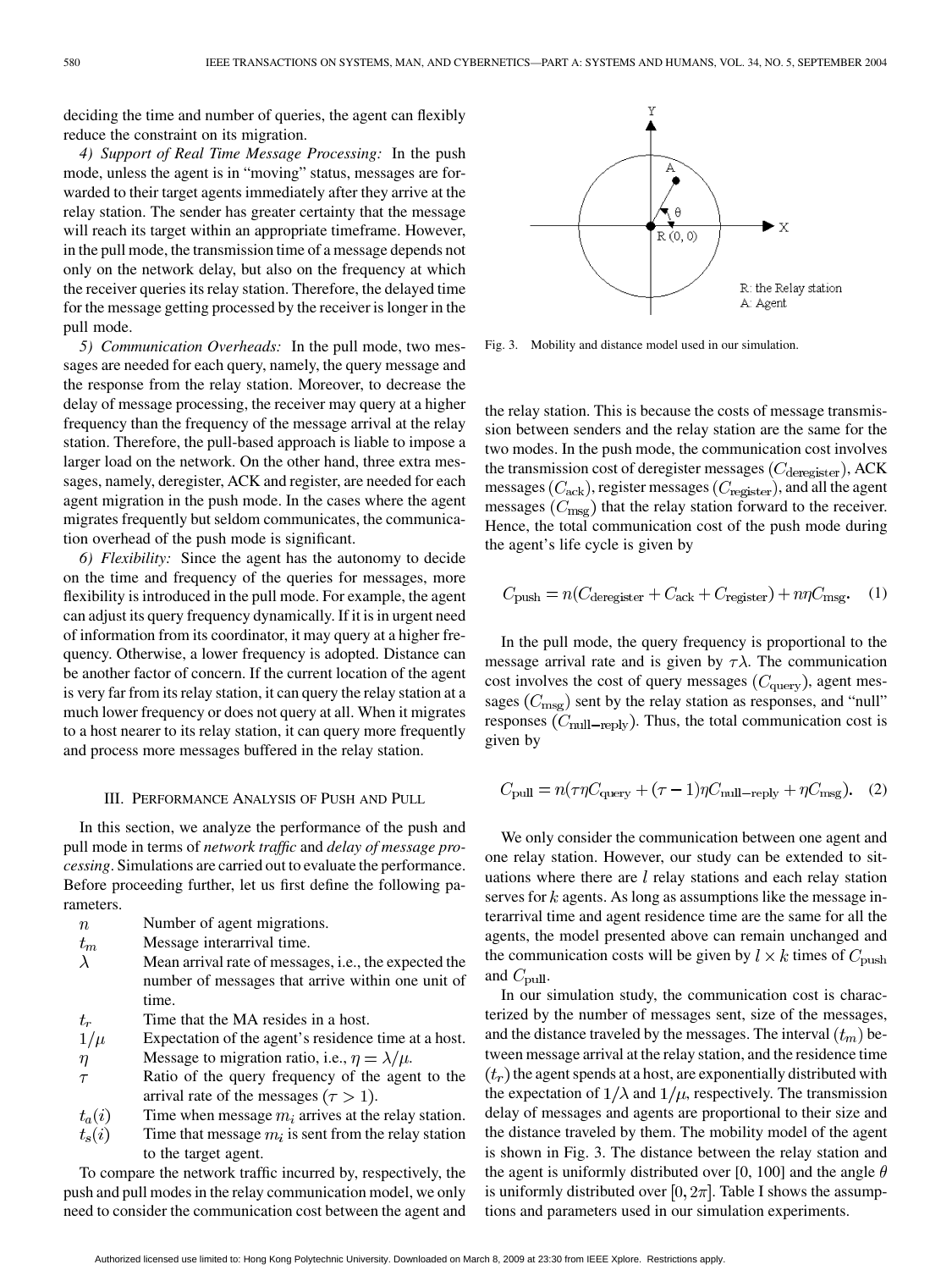| Parameters                                                      | Value                                  | Justification                                                                                                                         |
|-----------------------------------------------------------------|----------------------------------------|---------------------------------------------------------------------------------------------------------------------------------------|
| $C_{mse}(h_i \leftrightarrow h_i)$                              | $Distance(h_i, h_i)$                   | Communication cost of an agent message from host $h_i$ to host $h_i$ .                                                                |
| $C_{\text{deregister}}(h_i \leftrightarrow h_i)$ ,<br>$C_{ack}$ | Distance( $h_i$ , $h_j$ )/4            | Communication cost of a control message, which is smaller in size $\frac{1}{4}$ of that                                               |
| $C_{register}$ , $C_{auerv}$ , $C_{null-revlv}$                 |                                        | of the agent message).                                                                                                                |
| $T_{mse}(h_i \leftrightarrow h_i)$                              | $Distance(h_i, h_i)$                   | Transmission time of a single agent message from host $h_i$ to host $h_i$ , which is<br>proportional to the distance and message size |
| $T_{ctrl}(h_i \leftrightarrow h_i)$                             | Distance( $h_i$ , $h_i$ )/4            | Transmission time of a single control message, e.g., register message, query<br>message, etc.                                         |
| $T_{agent}(h_i \leftrightarrow h_i)$<br>(in milliseconds)       | $2 \times Distance(h_i, h_i)$          | Transmission time of the agent, which is larger in size                                                                               |
| $Distance(h_i, h_i)$                                            | $\sqrt{(x_i - x_j)^2 + (y_i - y_j)^2}$ | The distance between host $h_i$ and host $h_i$ , which is set to the geometric<br>distance in the X-Y plane.                          |
| $1/\mu$                                                         | 5 seconds                              | Mean residence time                                                                                                                   |
| n                                                               | 100                                    | The number of agent migrations                                                                                                        |

TABLE I ASSUMPTIONS AND PARAMETERS IN OUR SIMULATION

The simulation results with different values for message-tomobility ratio  $(\eta)$  and query frequency  $(\tau)$  are shown in Fig. 4. The communication costs for the push and pull modes  $(C_{\text{push}})$ and  $C_{\text{pull}}$ ) are depicted in Fig. 4(a). We observe that when the agent migrates frequently but receives few messages, i.e., when the message-to-mobility ratio is small, the performance of the pull mode goes ahead of the push mode. This is because in the push mode, the agent has to register and deregister its location for every migration, no matter whether it will receive messages at the target host. However, when the number of messages received at each host increases the overhead of query messages in the pull mode outweighs that of the register and deregister messages in the push mode.

We use the average delay of message processing to evaluate the support of real time message processing. Suppose there are total of  $m$  messages forwarded from the relay station. Then, the average delay of message processing is given by

$$
D = \sum_{i=1}^{m} t_s(i) - t_a(i)/m.
$$
 (3)

In our simulation, we assume that the workload of the relay station is very light and the query requirement of the agent is responded immediately after its arrival at the relay station. In the push mode, incoming agent messages are also processed by the relay station as soon as their arrival. Unless the target agent is in "moving" status, messages are forwarded to it without delay. Thus, our simulation result for the delay of message processing is the lower bound of the real value.

Fig. 4(b) illustrates the delay of message processing in the push and pull modes. We observe that the delay of message processing of the pull mode is much larger than that of the push mode.

#### IV. IMPROVEMENTS OF THE PULL-BASED APPROACH

Simulation results presented in Section III show that the pull mode outperforms the push mode in terms of communication cost only when the message to mobility ratio is very low. Moreover, the pull mode will introduce much more delay in processing of messages by the receiver than the push mode.

However, as we discussed in Section II-B, the pull mode can introduce more flexibility. Therefore, it is desirable if the message processing delay and communication overhead can be reduced. In this section, we propose two improvements to the pull-based approach, namely, greedy pull and distance based pull. To differentiate it from the proposed versions, the pull mode discussed in Section II is referred to as *simple pull* in the rest of this paper.

#### *A. Greedy Pull*

In the simple pull mode discussed, each time the agent queries the relay station for one message only. Even though there may be many messages in the buffer, the relay station forwards only one message as the response to one query from the agent. In this approach, the agent has more autonomy and flexibility to process the messages, since it can decide on the exact number of messages forwarded from the relay station. The constraint on the agent mobility is also lesser in this method because, for each response, at most one message is forwarded from the relay station. The agent does not need to wait for too long for the arrival of the response before its migration. However, if the agent needs to process all the messages buffered by the relay station, it has to query the relay station more frequently than necessary. To get all the incoming messages, the ratio of the query frequency to the message arrival rate, namely,  $\tau$ , must be greater than 1. It is a waste of bandwidth and the delay of message processing is also large.

There is another way for the relay station to process the query messages from the agent, i.e., forwarding all the buffered messages, if any, in a batch to the agent as the response. We call this approach the *greedy pull* because the agent requires all the messages in one query. Greedy pull is actually a hybrid method of the push and pull modes because messages may be forwarded to the agent without explicit solicitation and beyond its expectation. In this mode the agent can query the relay station at a much lower frequency and the ratio  $\tau$  can be much lower than 1 as long as the agent is not in urgent requirement of the messages.

Fig. 5(a) and (b) shows the performance comparison of the simple and the greedy pull modes. The assumptions and parameter setting of our simulation are the same as those in Section III, except that if  $m(>1)$  messages are forwarded to the agent in a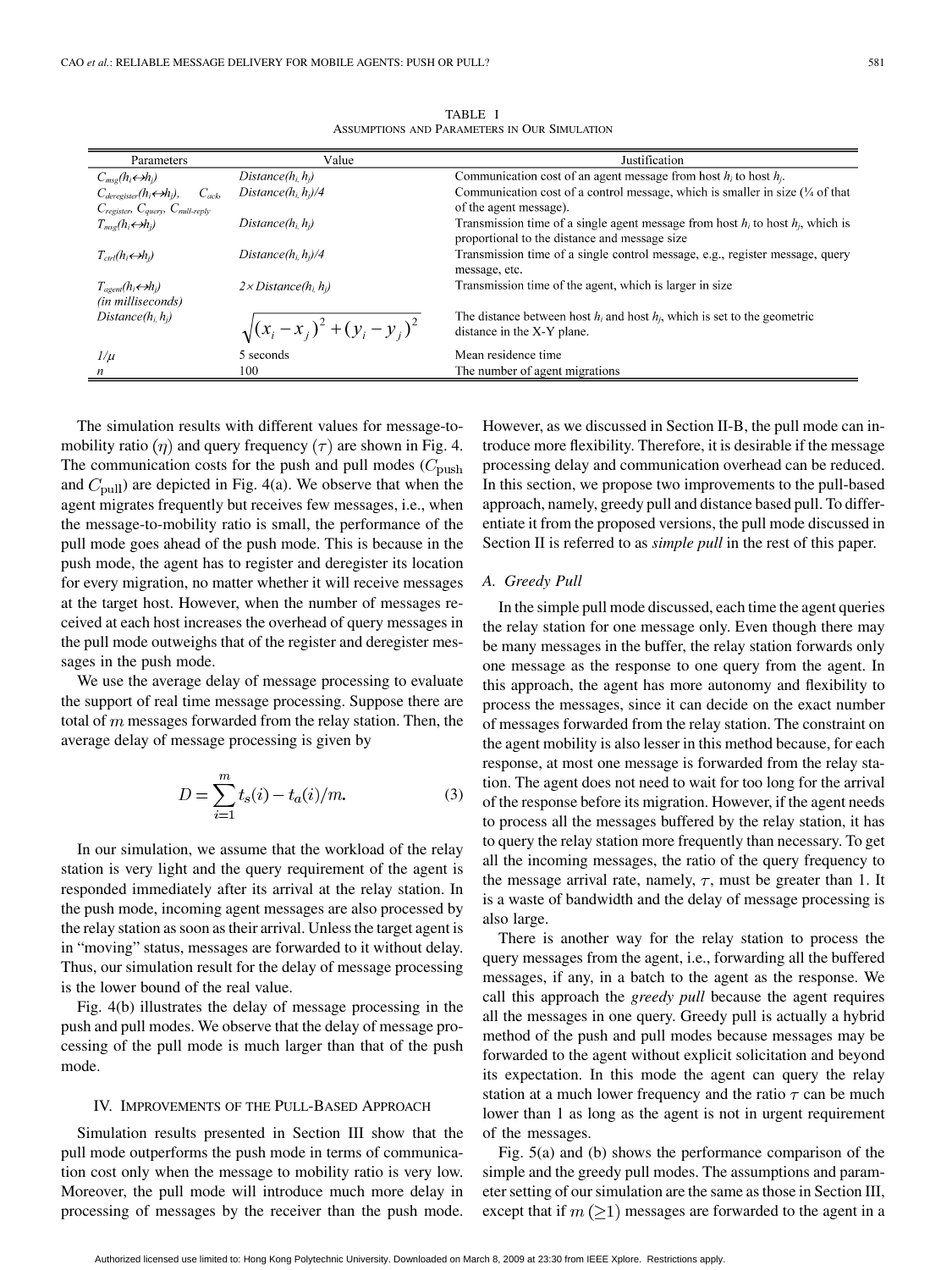

Fig. 4. (a) Communication cost of the push and pull modes. (b) Delay of message processing under the push and pull modes.

batch, the communication cost is  $m \times distance$  and the transmission delay is  $m \times distance$  milliseconds. We can see that with the same query frequency, the communication cost of the

greedy pull is very close to that of the simple pull mode. The former is a little larger, because more "*null*" responses are sent in the greedy pull mode. However, since the ratio  $\tau$  can be lower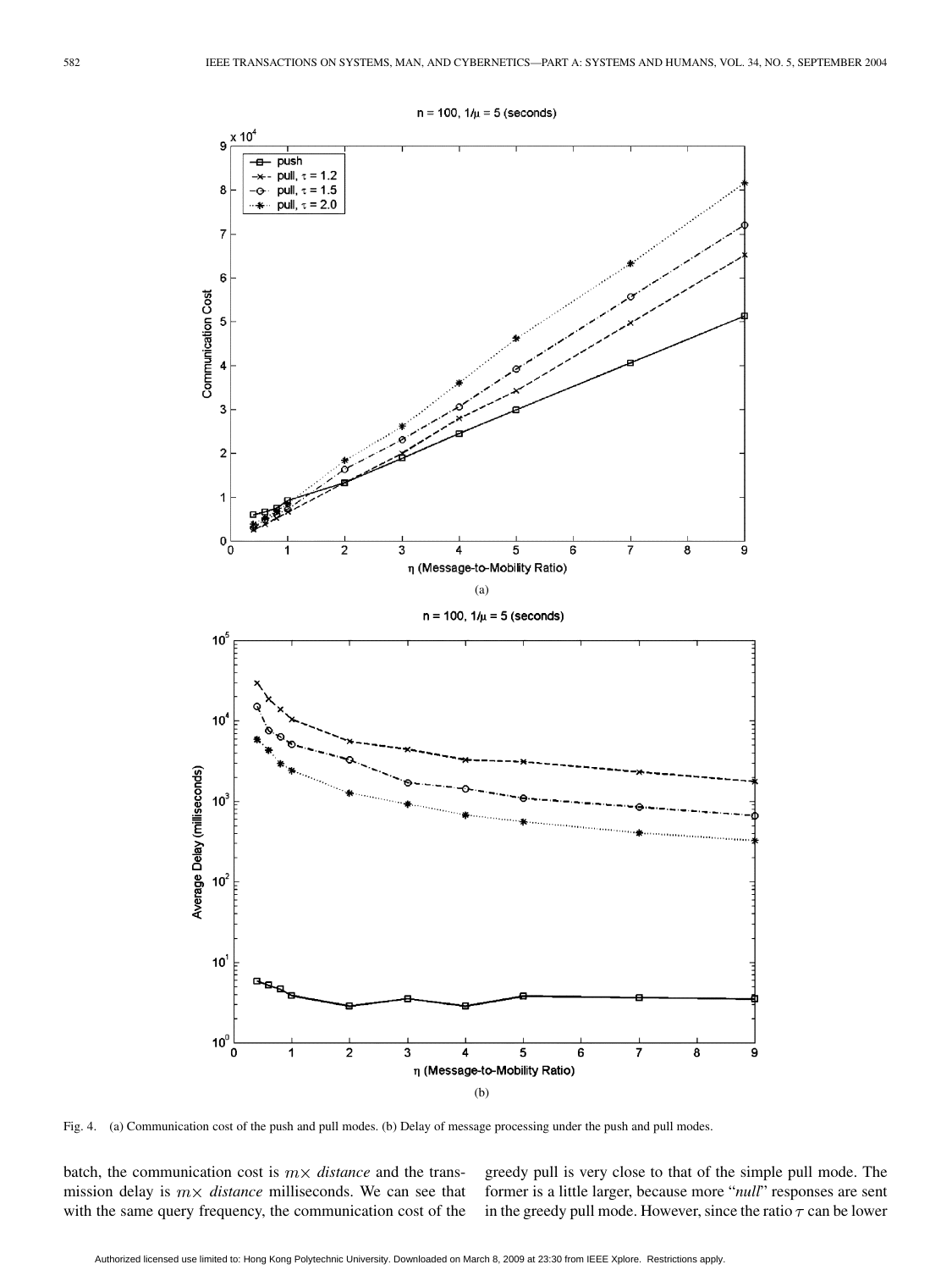



Fig. 5. (a) Comparison of the communication cost under the push, simple pull and greedy pull modes. (b) Comparison of delay of message processing under simple pull and greedy pull modes.

than 1, the communication cost of the greedy pull can be greatly reduced by using a lower query frequency. Moreover, with the same query frequency, the delay of message processing in the greedy pull mode is much lower. We can observe that in the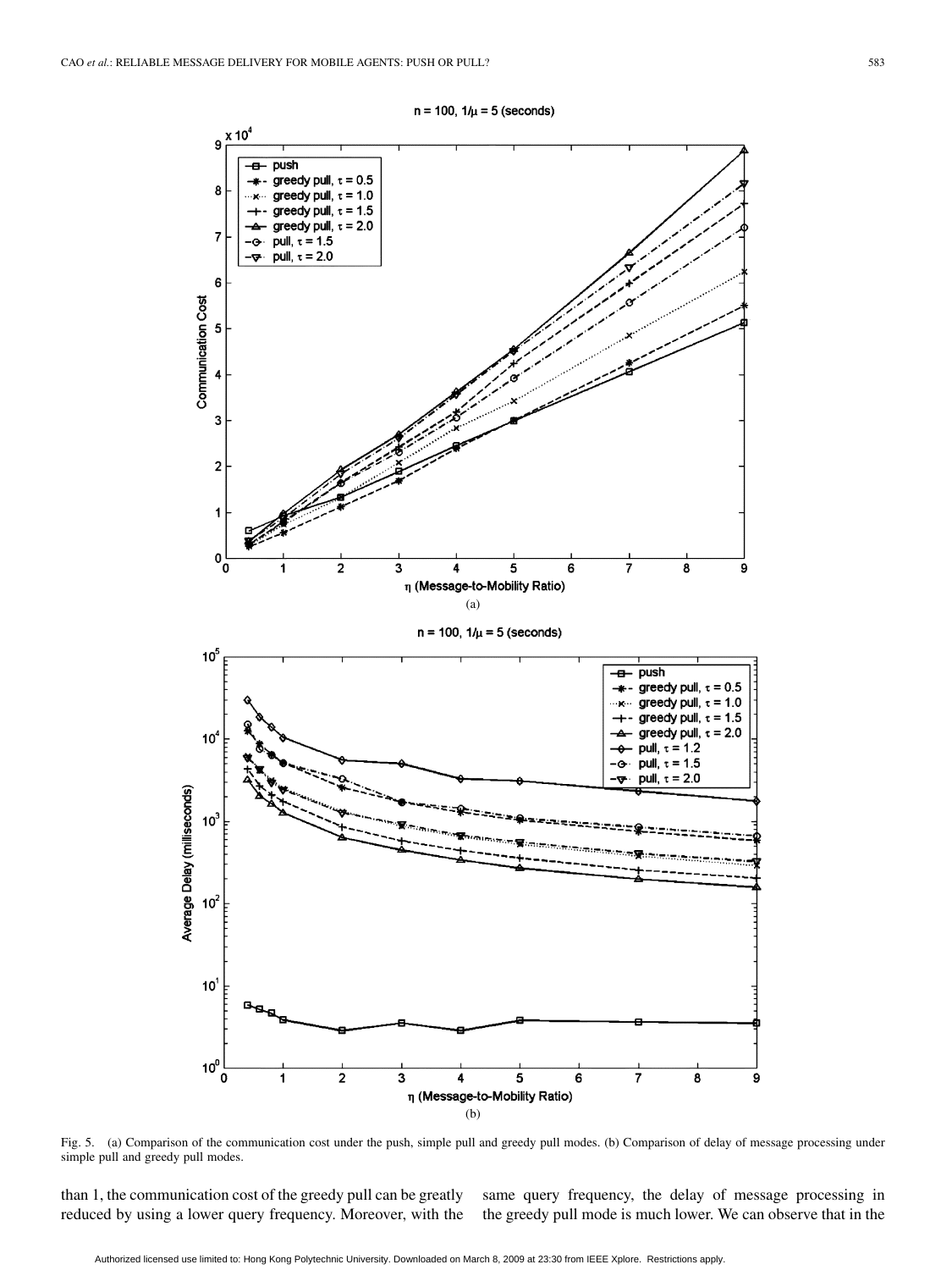

Fig. 6. (a) Comparison of the communication costs under the push, simple pull, and distance based pull modes. (b) Comparison of the delay of message processing under the push, simple pull, and distance based pull modes.

greedy pull mode, the average delay with the ratio of 0.5 and 1 are approximately the same as those of the simple pull mode with the ratio 1.5 and 2.0, respectively. Therefore, with the same tolerance for delay of message processing, the communication cost of the greedy pull mode is much lower than that of the simple pull mode.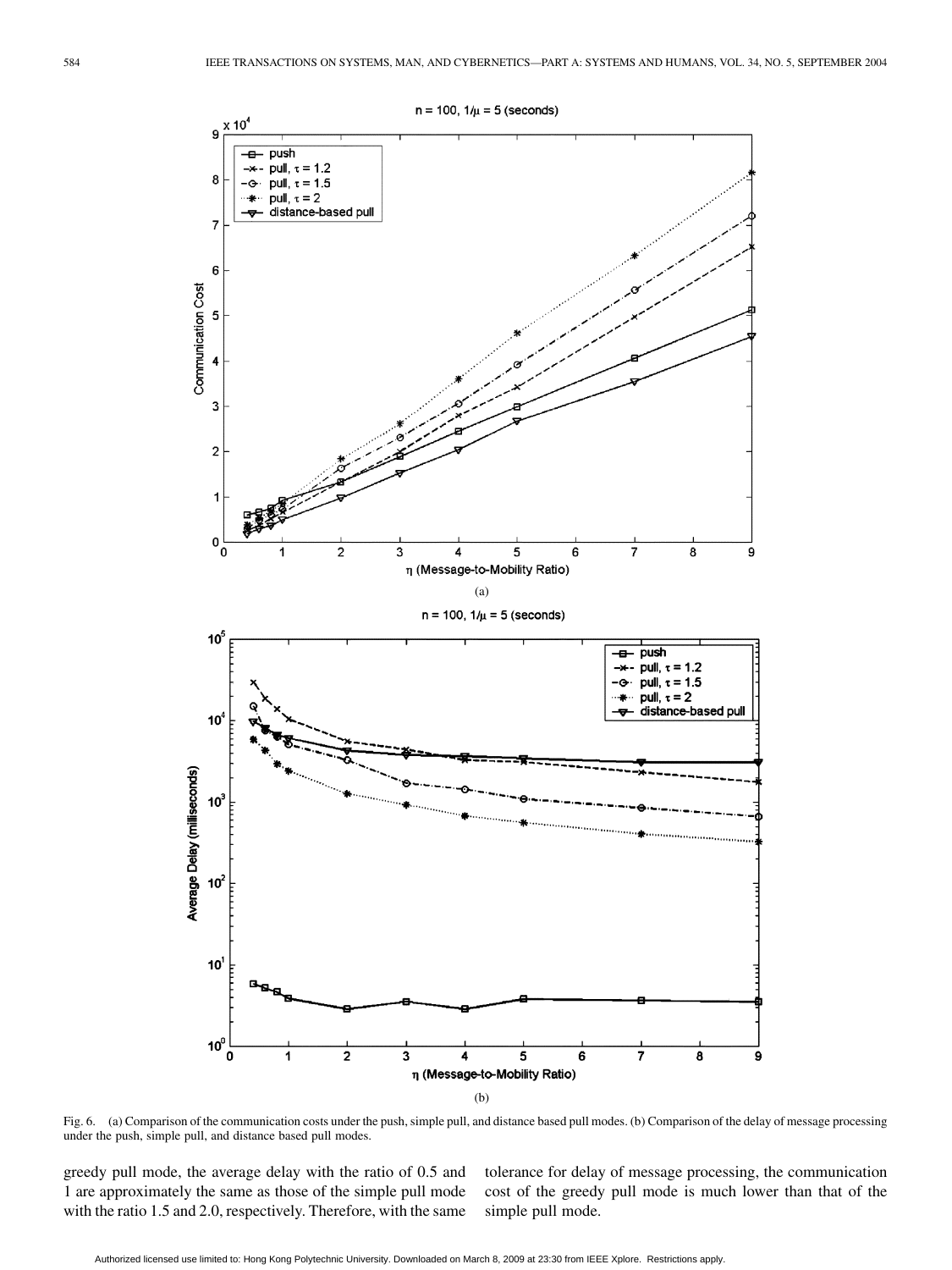|                     | <b>Reliability</b> | <b>Resiliency</b> | <b>Mobility</b><br>constraint | Support of real time<br>processing | Communication<br>overhead | Flexibility |
|---------------------|--------------------|-------------------|-------------------------------|------------------------------------|---------------------------|-------------|
| Sync Push           | Yes                | Low               | High                          | Strong                             | Depends on the            | Low         |
| Pull                | Yes                | High              | Low                           | Weak                               | Message-to-Mobility       | High        |
| Greedy Pull         | Yes                | High              | Low                           | Medium                             | Ratio                     | Medium      |
| Distance-based Pull | Yes                | High              | Low                           | Weak                               | Low                       | High        |

TABLE II PROPERTIES OF THE MESSAGE-DELIVERY MODES

# *B. Distance-Based Pull*

To better suit for different mobility patterns, many adaptive location update algorithms are proposed in the field of personal communication networks, including timer-based, movement-based, distance-based and state-based schemes [\[13](#page-9-0)], [\[14](#page-9-0)]. In these algorithms, mobile users decide whether to update their location information according to different merits. Like mobile users, the MA is also an autonomous object and can estimate the number of messages it will receive and decide whether and when to process them. The pull mode provides flexibility for the agent to make these decisions. The agent can query the relay station at various frequencies, which can be adjusted dynamically.

In this section, we propose an adaptive distance-based pull algorithm, in which the agent adjusts its query frequency based on the distance between it and the relay station as well as the message-to-mobility ratio. The term "distance" here is used to describe the number of hops between the agent's current residing site and the relay station. If the agent resides at a host far away from the relay station, it will reduce the query frequency, hence, less messages will be forwarded from the relay station. After it moves nearer to the relay station, the agent queries more frequently and processes more messages buffered at the relay station. To control the number of messages forwarded from the relay station, the agent requires one message in one query, as in the simple pull mode.

The agent-mobility and distance models in our simulation are the same as those defined in Section III. An empirical formula is used in our simulation to decide on the query frequency, which is given by

$$
f = \tau \lambda = 2(1 - \text{dist}(a, r) / \text{mx dist})\lambda
$$
 (4)

where  $dist(a, r)$  is the estimated distance between the agent a and the relay station  $r$ ; mx dist is the maximal possible value of the distances between any pair of agent and relay stations. mx dist is set to 100 in our distance model. Thus, the ratio of the query frequency to the message arrival rate, denoted by  $\tau$ , is totally determined by the distance and varies over [0, 2].

The communication cost of the distance-based pull algorithm is illustrated in Fig. 6(a). As can be seen, the communication cost is greatly reduced in the adaptive algorithm, which is even lower than the push-based algorithm. However, the performance improvement is at the cost of the additional delay and, therefore, the real-time support for message processing may be sacrificed. Since most messages are buffered at the relay station and processed only when the agent moved to a host near the relay station, the delay of message processing is increased, as shown in Fig. 6(b).

The receiver agent can adjust the query frequency according to its requirement of real-time message processing in addition to distance. If it is in urgent use of some information from its communication partner, the agent can increase the query frequency. Otherwise, a lower frequency can be used. Since the urgency requirement is very much application specific, it is not modeled in our simulation and users can take it into account in particular applications.

# V. TRADEOFFS BETWEEN PUSH AND PULL

Push and pull are two canonical techniques for web data dissemination [\[15](#page-9-0)], [[16\]](#page-9-0). In [[15\]](#page-9-0), it was shown that the push-based approach performs better than the pull mode in terms of the number of messages. However, it is not necessarily true in the mobile environment, where the receiver keeps moving and changing its address. In the push mode, since the MA has to register its address on arrival at a new host and synchronize the migration and message forwarding, the communication overhead is substantial if the message-to-mobility ratio is low. On the other hand, since the receiver has more autonomy in the pull mode to decide on the number of messages to be received from the relay station, more flexibility is introduced and adaptive algorithms can be designed to reduce the communication overhead.

From the results of our simulation experiments on the pushand pull-based algorithms and the two variants of the pull mode, we observe that the push mode is suitable for communication intensive applications, where the message-to-mobility ratio is high and the agent needs real time processing of messages. However, if the agent migrates frequently and smaller constraint on the agent mobility is preferred, the user can choose the pull mode. According to the specific requirement of applications, the greedy pull or distance-based pull can be chosen for lower delay of message processing or communication cost.

Table II summarizes our discussion and gives a comparison of the synchronized push, simple pull, greedy pull and distancebased pull approaches. Since the push and pull modes have complementary properties, applications with different requirements, such as fault resiliency, constraint on agent mobility, support of real time processing, communication overhead, and flexibility, can choose different communication modes.

For a better balance of the communication cost and the delay of message processing, a combination of the push and pull algorithm can be used. That is, the agent can switch between the pull and push modes. If currently a push mode is used and the agent wants to switch to the pull mode at the next host, it does not register its new address with the relay station after its arrival at the host. If messages are needed, the agent queries the relay station as in the pull mode. Without the register message, the status of the agent kept at the relay station is always "moving" and incoming messages are blocked at the relay station. Messages will not be forwarded to the agent unless the relay station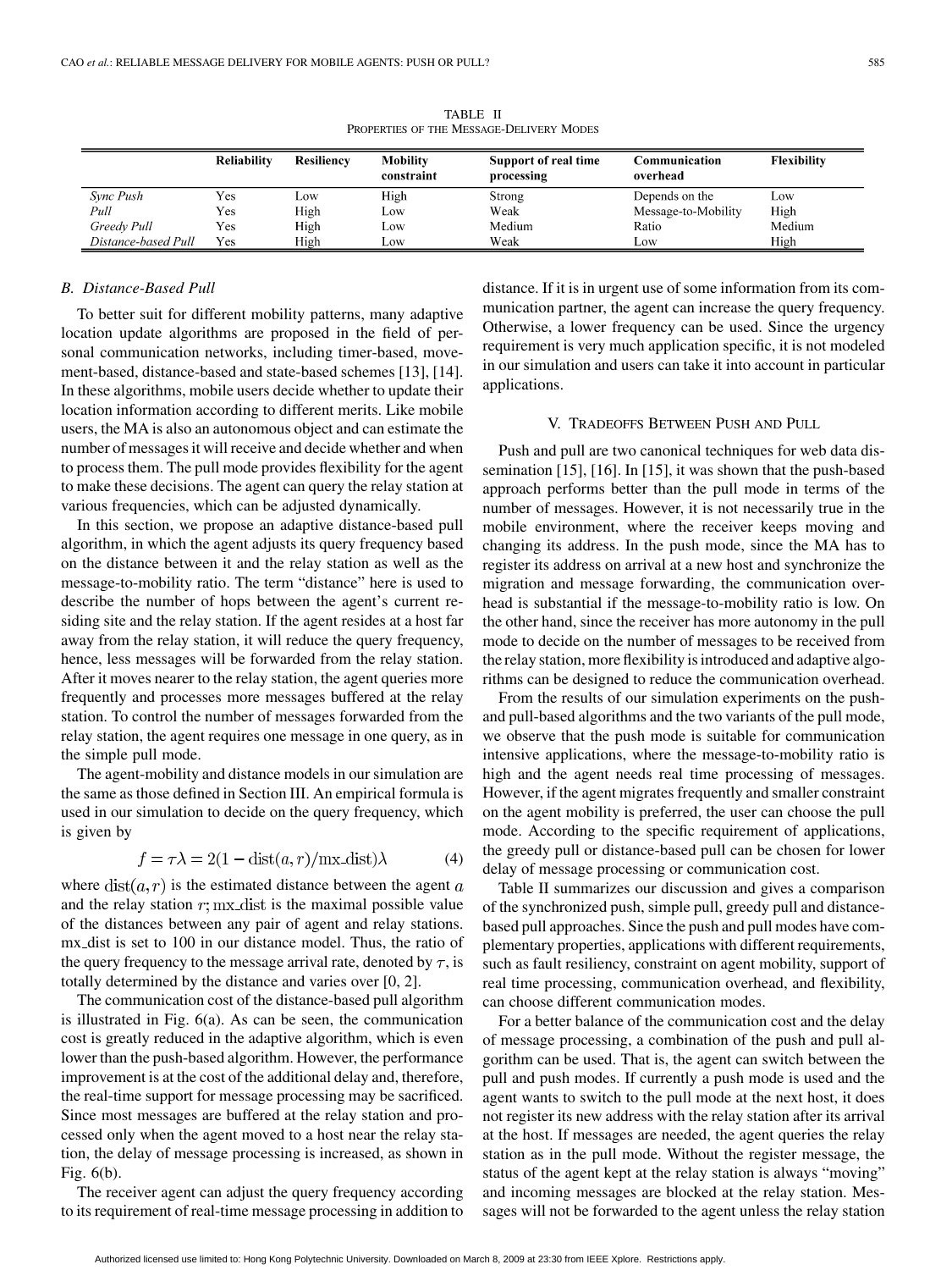<span id="page-9-0"></span>receives query messages or register message. If the agent wants to switch to the push mode, it just sends a register message to the relay station, which acts as a subscribe message. The relay station changes the status of the agent to "stationary" and resumes push of messages to the agent. The switch between push and pull can be decided by the number of messages the agent needs at the next host, the distance between the agent and the relay station, and the real-time message processing requirement.

# VI. CONCLUSION

The relay communication model is widely used for MA tracking and message routing. In most of the existing algorithms, the push mode is used to forward messages to the agent. In [10] and [11], we proposed a mailbox-based algorithm and the agent pulls messages from the mailbox. In this paper, we abstract and identify the relay communication model from existing algorithms and explore the two possible approaches to implement reliable message delivery in this model, namely, synchronized push and pull. We show that the push and pull modes have complementary properties in terms of agent mobility constraint, communication overhead, support of real time message processing, relay station's resiliency to failures, and flexibility.

Our simulation results conclude that the push mode is suitable for communication-intensive applications, where the message-to-mobility ratio is high and the agent needs real-time processing of messages. However, if the agent migrates frequently and low constraint on the agent mobility is preferred, a user may choose the pull mode. According to the specific application requirements, greedy pull or distance-based pull can be chosen for lower delay of message processing or communication cost. For a better balance of communication cost and delay of message processing, urgency of the requirement of messages can be considered and a combination of the push and pull algorithms can be used in particular applications.

The simulation experiments were conducted under a uniformly distributed migration model. However, it is a challenging task to design the mobility model for MAs. Although several mobility models have been proposed for personal communication services (PCS) networks [14], the mobility model of the mobile user is quite different from that of the MA. Since the speed of user mobility is constrained by the speed of the transportation vehicles, the mobile user has to pass through adjacent cells in PCS networks during his migration and the mobility is restricted to a limited area within a fixed timeframe. However, it is quite different for the MA, which is a software object transmitted through the computer network. The migration pattern can be very different in different applications. The scope of migration also varies greatly from the local network to the Internet scope. In this paper, we used a uniformly distributed distance model to characterize the agent mobility. A refined model needs to be defined in specific applications.

#### **REFERENCES**

- [1] M. Straßer, J. Baumann, and F. Hohl, "Mole—A java based mobile agent system," in *Proc. 2nd ECOOP Workshop Mobile Object Syst.*, 1996, pp. 327–334.
- [2] A. Pham and A. Karmouch, "Mobile software agents: An overview," *IEEE Commun. Mag.*, vol. 36, pp. 26–37, July 1998.
- [3] D. B. Lange and M. Oshima, "Seven good reasons for mobile agents," *Commun. ACM*, vol. 42, no. 3, pp. 88–89, 1999.
- [4] J. Cao, G. H. Chan, W. Jia, and T. Dillon, "Check pointing and rollback of wide-area distributed applications using mobile agents," presented at the Proc. IEEE Int. Parallel Distributed Process. Symp., San Francisco, CA, Apr. 2001.
- [5] T. K. Shih, "Agent communication network—A mobile agent computation model for internet applications," in *Proc. IEEE Int. Symp. Comput. Commun.*, 1999, pp. 425–431.
- [6] C. E. Perkins, "IP mobility support," presented at the RFC 2002, Oct. 1996.
- [7] D. B. Lange and M. Oshima, *Programming and Deploying Java Mobile Agents with Aglets*. Reading, MA: Addison-Wesley, 1998.
- [8] Objectspace Voyager Core Technology [Online]. Available: http://www.objectspace.com
- [9] G. Kunito, Y. Okumura, K. Aizawa, and M. Hatori, "Tracking agent: A new way of communication in a multi-agent environment," in *Proc. IEEE 6th Int. Conf. Universal Personal Commun.*, vol. 2, 1997, pp. 903–907.
- [10] X. Feng, J. Cao, J. Lu, and H. Chan, "An efficient mailbox-based algorithm for message delivery in mobile agent systems," in *Proc. 5th IEEE Int. Conf. Mobile Agents*, Atlanta, GA, Dec. 2001, pp. 135–151.
- [11] J. Cao, X. Feng, J. Lu, and S. K. Das, "Mailbox-based scheme for mobile agent communications," *IEEE Comput.*, vol. 35, pp. 54–60, Sept. 2002.
- [12] A. Murphy and G. P. Picco, "Reliable communication for highly mobile agents," *Agent Syst. Arch./Mobile Agents*, pp. 141–150, Oct. 1999.
- [13] A. Bar-Noy, I. Kessler, and M. Sidi, "Mobile users: To update or not to update?," in *ACM/Baltzer J. Wireless Networks*, vol. 1, July 1995, pp. 175–195.
- [14] V. Wong and V. Leung, "Location management for next generation personal communication networks," *IEEE Network*, vol. 14, pp. 18–24, Sept./Oct. 2000.
- [15] P. Deolasee, A. Katkar, A. Panchbudhe, K. Ramamritham, and P. Shenoy, "Adaptive push-pull: Disseminating dynamic web data," *WWW'2001*, pp. 265–274, May 2001.
- [16] S. Acharya, M. J. Franklin, and S. B. Zdonik, "Balancing push and pull for data broadcast," in *Procs. ACM SIGMOD*, May 1997, pp. 183–194.
- [17] M. Ranganathan, M. Bednarek, and D. Montgomery, "A reliable message delivery protocol for mobile agents," in *Proc. 2nd Int. Symp. Agent Syst. Applicat., 4th Int. Symp. Mobile Agents*, vol. 1882, 2000.
- [18] Q. Hairong, S. Iyengar, and K. Chakrabarty, "Multiresolution data integration using mobile agents in distributed sensor networks," *IEEE Trans. Syst., Man, Cybern. C*, vol. 31, no. 3, pp. 383–391, Aug. 2001.
- [19] H. Chan, H. Chen, T. Dillon, J. Cao, and R. Lee, "A mobile agent-based system for consumer-oriented e-commerce," in *Proc. 4th Int. Conf. Electron. Commerce*, Hong Kong, China, Oct. 23–25, 2002.
- [20] P. Dasgupta, N. Narasimhan, L. E. Moser, and P. M. Melliar-Smith, "MAgNET: Mobile agents for networked electronic trading," *IEEE Trans. Knowledge Data Eng.*, vol. 11, pp. 509–525, July/Aug. 1999.
- [21] N. Minar, K. H. Kramer, and P. Maes, "Cooperative mobile agents for dynamic network routing," *Software Agents Future Commun. Syst.*, 1999.



**Jiannong Cao** (M'93) received the B.Sc. degree in computer science from Nanjing University, Nanjing, China in 1982 and the M.Sc. and the Ph.D. degrees in computer science from Washington State University, Pullman, in 1986 and 1990 respectively.

He is currently an Associate Professor in the Department of Computing, Hong Kong Polytechnic University, Hung Hom, Hong Kong, China, where he is also the Director of the Internet and Mobile Computing Lab. He was on the Faculty of Computer Science at James Cook University and University

of Adelaide, Australia, and the City University of Hong Kong. His research interests include parallel and distributed computing, networking, mobile computing, fault tolerance, and distributed software architecture and tools. He has published over 120 technical papers in the above areas.

Prof. Cao is a Member of the IEEE Computer Society, the IEEE Communication Society, and ACM. He is also a Memeber of the IEEE Technical Committee on Distributed Processing, IEEE Technical Committee on Parallel Processing, IEEE Technical Committee on Fault Tolerant Computing, and Computer Architecture Professional Committee of the China Computer Federation. He has served as a Member of Editorial Boards of several international journals, a reviewer for international journals and conference proceedings, and also as an organizing/program committee member for many international conferences.